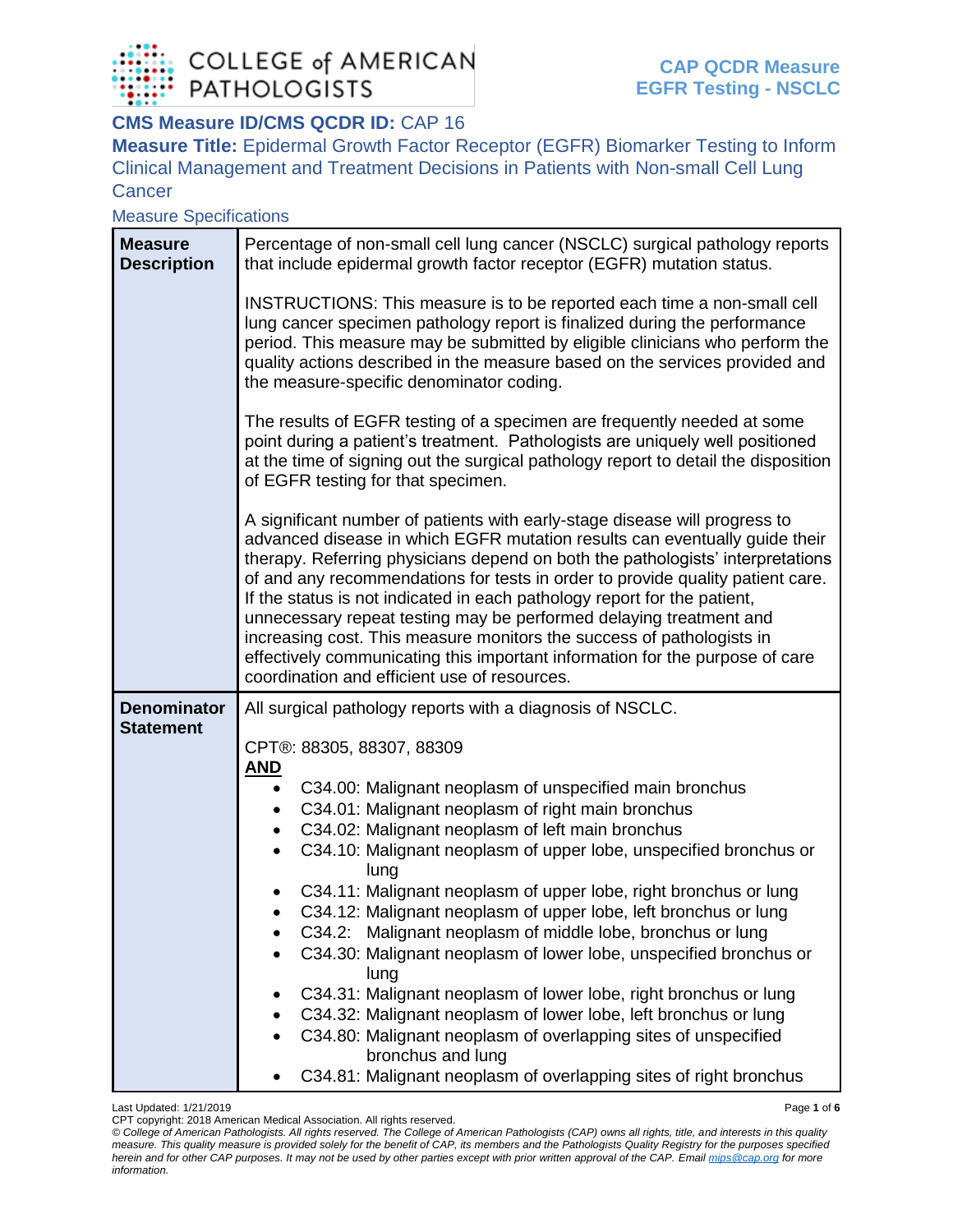## **COLLEGE of AMERICAN PATHOLOGISTS**

|                                                         | and lung                                                                                                                                                                                                                                                                                                                      |  |  |  |  |
|---------------------------------------------------------|-------------------------------------------------------------------------------------------------------------------------------------------------------------------------------------------------------------------------------------------------------------------------------------------------------------------------------|--|--|--|--|
|                                                         | C34.82: Malignant neoplasm of overlapping sites of left bronchus and<br>lung                                                                                                                                                                                                                                                  |  |  |  |  |
|                                                         | C34.90: Malignant neoplasm of unspecified part of unspecified<br>bronchus or lung                                                                                                                                                                                                                                             |  |  |  |  |
|                                                         | C34.91: Malignant neoplasm of unspecified part of right bronchus or                                                                                                                                                                                                                                                           |  |  |  |  |
|                                                         | lung<br>C34.92: Malignant neoplasm of unspecified part of left bronchus or                                                                                                                                                                                                                                                    |  |  |  |  |
|                                                         | lung                                                                                                                                                                                                                                                                                                                          |  |  |  |  |
| <b>Numerator</b><br><b>Statement</b>                    | Surgical pathology reports that contain impression or conclusion of, or<br>recommendation for EGFR mutation testing.                                                                                                                                                                                                          |  |  |  |  |
|                                                         | Numerator guidance:<br>A short note on EGFR mutation status can be made in the final report, such<br>as:                                                                                                                                                                                                                      |  |  |  |  |
|                                                         | EGFR mutation(s) identified/positive<br>$\bullet$                                                                                                                                                                                                                                                                             |  |  |  |  |
|                                                         | No EGFR mutation(s) identified/negative<br><b>EGFR</b> previously performed                                                                                                                                                                                                                                                   |  |  |  |  |
|                                                         | <b>EGFR</b> mutation testing recommended                                                                                                                                                                                                                                                                                      |  |  |  |  |
|                                                         | <b>EGFR</b> mutation cannot be determined<br>EGFR mutation status may be derived from either the primary or a reference                                                                                                                                                                                                       |  |  |  |  |
|                                                         | laboratory.                                                                                                                                                                                                                                                                                                                   |  |  |  |  |
| <b>Denominator</b><br><b>Exclusions</b>                 | Squamous cell carcinoma                                                                                                                                                                                                                                                                                                       |  |  |  |  |
| <b>Denominator</b><br><b>Exceptions</b>                 | Documentation of reason(s) EGFR testing was not performed (e.g., payor-<br>related limitations, patients receiving hospice)                                                                                                                                                                                                   |  |  |  |  |
| <b>Numerator</b><br><b>Exclusions</b>                   | None                                                                                                                                                                                                                                                                                                                          |  |  |  |  |
| <b>Measure Information</b>                              |                                                                                                                                                                                                                                                                                                                               |  |  |  |  |
| <b>NQS Domain</b>                                       | <b>Communication and Care Coordination</b>                                                                                                                                                                                                                                                                                    |  |  |  |  |
| <b>Meaningful</b><br><b>Measures</b><br>Area(s)         | Transfer of Health Information and Interoperability                                                                                                                                                                                                                                                                           |  |  |  |  |
| <b>Meaningful</b><br><b>Measure</b><br><b>Rationale</b> | Various gene alterations have been identified as oncogenic drivers for<br>NSCLC, including mutations of EGFR, ALK or ROS1. The Lung Cancer<br>Mutation Consortium found that two thirds of NSCLC patients have an<br>oncogenic driver and that overall survival improves if patients receive<br>matched targeted therapy (1). |  |  |  |  |
|                                                         | Knowledge of EGFR mutation is thus necessary for appropriate clinical<br>decision-making in advanced NSCLC. Alternative treatments are considered<br>when a characteristic EGFR mutation is discovered before or during first-line<br>chemotherapy. In addition to identifying tumors that are likely to respond to           |  |  |  |  |

CPT copyright: 2018 American Medical Association. All rights reserved.

*<sup>©</sup> College of American Pathologists. All rights reserved. The College of American Pathologists (CAP) owns all rights, title, and interests in this quality measure. This quality measure is provided solely for the benefit of CAP, its members and the Pathologists Quality Registry for the purposes specified herein and for other CAP purposes. It may not be used by other parties except with prior written approval of the CAP. Emai[l mips@cap.org](mailto:mips@cap.org) for more information.*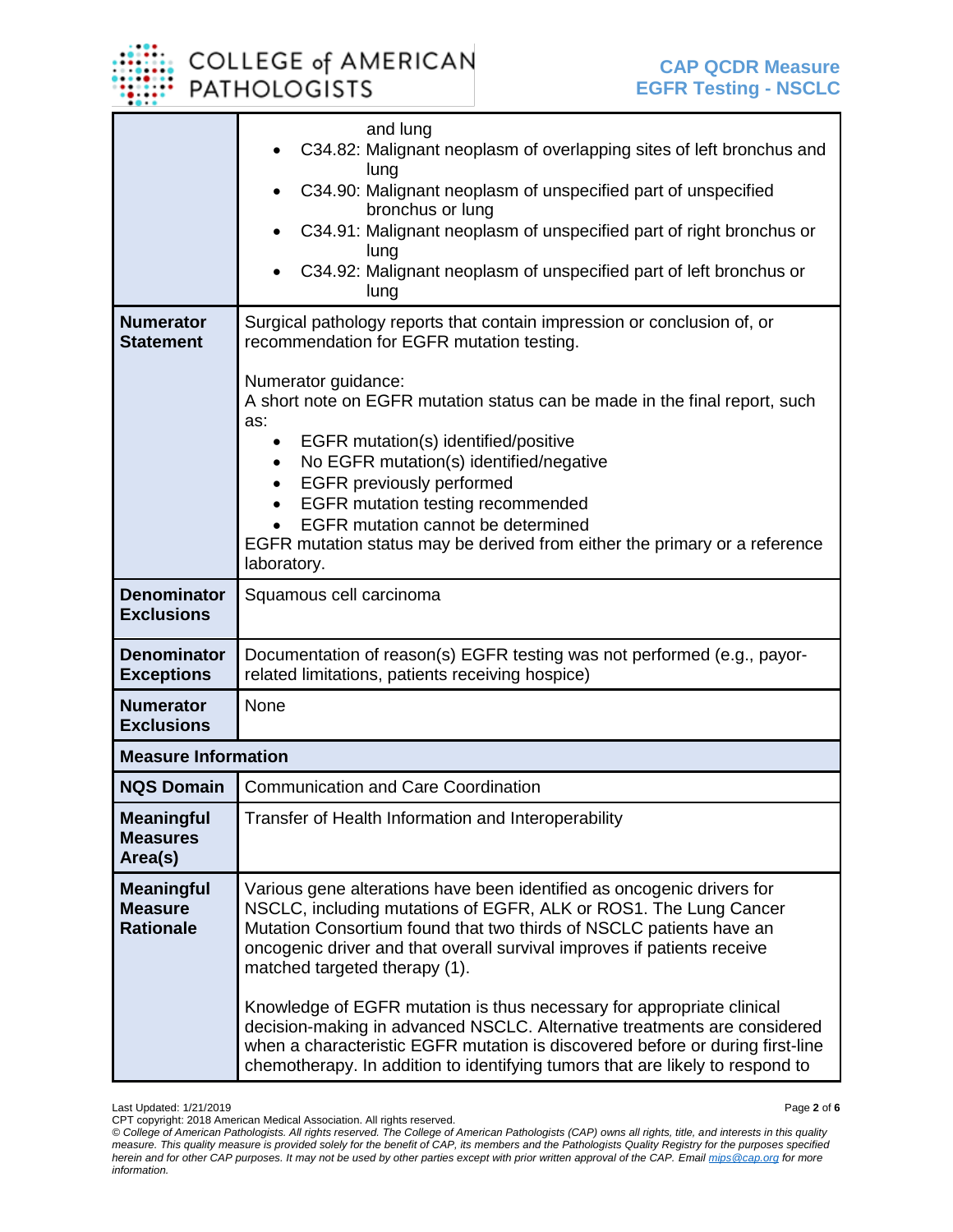

|                                                                   | targeted therapies, knowledge of EGFR mutation status typically predicts<br>inferior response to immunotherapies. Approximately 20% of lung<br>adenocarcinomas contain an EGFR activating mutation that predicts<br>response to therapy with EGFR tyrosine kinase inhibitors such as erlotinib (2)<br>$-7).$<br>1. Kris MG, Johnson B, Berry LD, et al. Using multiplexed assays of<br>oncogenic drivers in lung cancers to select targeted drugs. JAMA.<br>2014;311:1998-2006.<br>2. Lindeman NI, Cagle PT, Aisner DL, Arcila ME, Beasley MB, Bernicker<br>EH, et al. Updated molecular testing guideline for the selection of lung<br>cancer patients for treatment with targeted tyrosine kinase inhibitors:<br>Guideline From the College of American Pathologists, the<br>International Association for the Study of Lung Cancer, and the<br>Association for Molecular Pathology. J Thorac Oncol. 2018<br>Mar; 13(3): 323-358.<br>Maemondo M, Inoue A, Kobayashi K, et al. Gefitinib or chemotherapy<br>3.<br>for non-small-cell lung cancer with mutated EGFR. N Engl J Med.<br>2010;362(25):2380-2388.<br>4. Mitsudomi T, Morita S, Yatabe Y, et al. Gefitinib versus cisplatin plus<br>docetaxel in patients with non-small-cell lung cancer harbouring<br>mutations of the epidermal growth factor receptor (WJTOG3405): an<br>open label, randomised phase 3 trial. Lancet Oncol. 2010;11(2):121-<br>128.<br>5. Mok TS, Wu YL, Thongprasert S, et al. Gefitinib or carboplatin-<br>paclitaxel in pulmonary adenocarcinoma. N Engl J Med.<br>2009;361(10):947-957.<br>6. Pao W, Miller V, Zakowski M, et al. EGF receptor gene mutations are<br>common in lung cancers from "never smokers" and are associated<br>with sensitivity of tumors to gefitinib and erlotinib. Proc Natl Acad Sci.<br>2004;101(36):13306-13311.<br>7. Rosell R, Carcereny E, Gervais R, et al. Erlotinib versus standard<br>chemotherapy as first-line treatment for European patients with<br>advanced EGFR mutation-positive non-small-cell lung cancer<br>(EURTAC): a multicentre, open-label, randomised phase 3 trial.<br>Lancet Oncol. 2012;13(3):239-246. |
|-------------------------------------------------------------------|-----------------------------------------------------------------------------------------------------------------------------------------------------------------------------------------------------------------------------------------------------------------------------------------------------------------------------------------------------------------------------------------------------------------------------------------------------------------------------------------------------------------------------------------------------------------------------------------------------------------------------------------------------------------------------------------------------------------------------------------------------------------------------------------------------------------------------------------------------------------------------------------------------------------------------------------------------------------------------------------------------------------------------------------------------------------------------------------------------------------------------------------------------------------------------------------------------------------------------------------------------------------------------------------------------------------------------------------------------------------------------------------------------------------------------------------------------------------------------------------------------------------------------------------------------------------------------------------------------------------------------------------------------------------------------------------------------------------------------------------------------------------------------------------------------------------------------------------------------------------------------------------------------------------------------------------------------------------------------------------------------------------------------------------------------------------------------------------------------------------------------------------------------|
| <b>Measure</b><br><b>Type</b>                                     | Process                                                                                                                                                                                                                                                                                                                                                                                                                                                                                                                                                                                                                                                                                                                                                                                                                                                                                                                                                                                                                                                                                                                                                                                                                                                                                                                                                                                                                                                                                                                                                                                                                                                                                                                                                                                                                                                                                                                                                                                                                                                                                                                                             |
| Data Source                                                       | Laboratory Information Systems; pathology reports                                                                                                                                                                                                                                                                                                                                                                                                                                                                                                                                                                                                                                                                                                                                                                                                                                                                                                                                                                                                                                                                                                                                                                                                                                                                                                                                                                                                                                                                                                                                                                                                                                                                                                                                                                                                                                                                                                                                                                                                                                                                                                   |
| <b>Summary of</b><br><b>Performance</b><br>Gap<br><b>Evidence</b> | Lung cancer is among the cancers with highest incidence and represents a<br>leading cause of cancer-related mortality in the US (1). Non-small cell lung<br>cancer (NSCLC) accounts for 84% of all lung cancers (1). Various gene<br>alterations have been identified as oncogenic drivers for NSCLC, including<br>mutations of EGFR, ALK or ROS1. The Lung Cancer Mutation Consortium<br>found that two thirds of NSCLC patients have an oncogenic driver and that<br>overall survival improves if patients receive matched targeted therapy (2).                                                                                                                                                                                                                                                                                                                                                                                                                                                                                                                                                                                                                                                                                                                                                                                                                                                                                                                                                                                                                                                                                                                                                                                                                                                                                                                                                                                                                                                                                                                                                                                                  |

CPT copyright: 2018 American Medical Association. All rights reserved. *© College of American Pathologists. All rights reserved. The College of American Pathologists (CAP) owns all rights, title, and interests in this quality measure. This quality measure is provided solely for the benefit of CAP, its members and the Pathologists Quality Registry for the purposes specified herein and for other CAP purposes. It may not be used by other parties except with prior written approval of the CAP. Emai[l mips@cap.org](mailto:mips@cap.org) for more information.*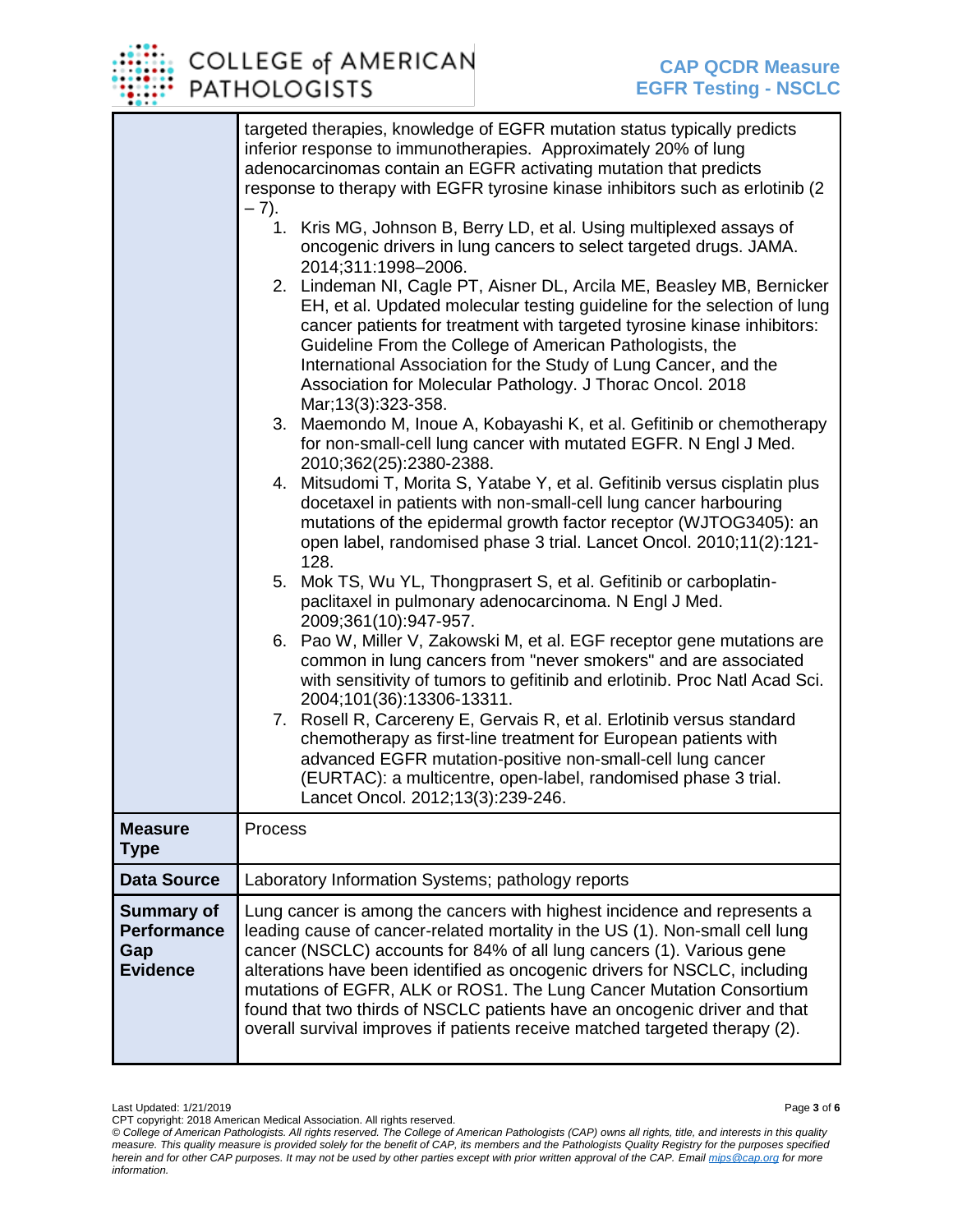

|                                                           | Knowledge of EGFR mutation is thus necessary for appropriate clinical<br>decision-making in advanced NSCLC. Alternative treatments are considered<br>when a characteristic EGFR mutation is discovered before or during first-line<br>chemotherapy. In addition to identifying tumors that are likely to respond to<br>targeted therapies, knowledge of EGFR mutation status typically predicts<br>inferior response to immunotherapies. Approximately 20% of lung<br>adenocarcinomas contain an EGFR activating mutation that predicts<br>response to therapy with EGFR tyrosine kinase inhibitors such as erlotinib (3)<br>$-8$ ).<br>1. American Cancer Society. Cancer facts & figures 2018. Atlanta:<br>American Cancer Society, 2018.<br>2. Kris MG, Johnson B, Berry LD, et al. Using multiplexed assays of<br>oncogenic drivers in lung cancers to select targeted drugs. JAMA.<br>2014;311:1998-2006.<br>3. Lindeman NI, Cagle PT, Aisner DL, Arcila ME, Beasley MB, Bernicker<br>EH, et al. Updated molecular testing guideline for the selection of lung<br>cancer patients for treatment with targeted tyrosine kinase inhibitors:<br>Guideline From the College of American Pathologists, the<br>International Association for the Study of Lung Cancer, and the<br>Association for Molecular Pathology. J Thorac Oncol. 2018<br>Mar; 13(3): 323-358.<br>4. Maemondo M, Inoue A, Kobayashi K, et al. Gefitinib or chemotherapy<br>for non-small-cell lung cancer with mutated EGFR. N Engl J Med.<br>2010;362(25):2380-2388. |
|-----------------------------------------------------------|-------------------------------------------------------------------------------------------------------------------------------------------------------------------------------------------------------------------------------------------------------------------------------------------------------------------------------------------------------------------------------------------------------------------------------------------------------------------------------------------------------------------------------------------------------------------------------------------------------------------------------------------------------------------------------------------------------------------------------------------------------------------------------------------------------------------------------------------------------------------------------------------------------------------------------------------------------------------------------------------------------------------------------------------------------------------------------------------------------------------------------------------------------------------------------------------------------------------------------------------------------------------------------------------------------------------------------------------------------------------------------------------------------------------------------------------------------------------------------------------------------------------------------------------|
| <b>Measure</b><br>Owner                                   | <b>College of American Pathologists</b>                                                                                                                                                                                                                                                                                                                                                                                                                                                                                                                                                                                                                                                                                                                                                                                                                                                                                                                                                                                                                                                                                                                                                                                                                                                                                                                                                                                                                                                                                                   |
| <b>NQF ID</b>                                             | N/A                                                                                                                                                                                                                                                                                                                                                                                                                                                                                                                                                                                                                                                                                                                                                                                                                                                                                                                                                                                                                                                                                                                                                                                                                                                                                                                                                                                                                                                                                                                                       |
| <b>Number of</b><br><b>Performance</b><br><b>Rates</b>    | 1                                                                                                                                                                                                                                                                                                                                                                                                                                                                                                                                                                                                                                                                                                                                                                                                                                                                                                                                                                                                                                                                                                                                                                                                                                                                                                                                                                                                                                                                                                                                         |
| <b>Overall</b><br><b>Performance</b><br>Rate              | 1st Performance Rate                                                                                                                                                                                                                                                                                                                                                                                                                                                                                                                                                                                                                                                                                                                                                                                                                                                                                                                                                                                                                                                                                                                                                                                                                                                                                                                                                                                                                                                                                                                      |
| <b>High-priority</b>                                      | Yes                                                                                                                                                                                                                                                                                                                                                                                                                                                                                                                                                                                                                                                                                                                                                                                                                                                                                                                                                                                                                                                                                                                                                                                                                                                                                                                                                                                                                                                                                                                                       |
| Improvement<br><b>Notation</b>                            | Inverse Measure: No<br>Proportional Measure: Yes (Higher score indicates better quality)<br>Continuous Variable Measure: No<br>Ratio Measure: No<br>Risk-adjusted: No                                                                                                                                                                                                                                                                                                                                                                                                                                                                                                                                                                                                                                                                                                                                                                                                                                                                                                                                                                                                                                                                                                                                                                                                                                                                                                                                                                     |
| <b>Specialty</b>                                          | Pathology                                                                                                                                                                                                                                                                                                                                                                                                                                                                                                                                                                                                                                                                                                                                                                                                                                                                                                                                                                                                                                                                                                                                                                                                                                                                                                                                                                                                                                                                                                                                 |
| <b>Current</b><br><b>Clinical</b><br><b>Guideline the</b> | EGFR molecular testing should be used to select patients for EGFR-targeted<br>TKI therapy, and patients with lung adenocarcinoma should not be excluded<br>from testing on the basis of clinical characteristics (Grade A Evidence) (1).                                                                                                                                                                                                                                                                                                                                                                                                                                                                                                                                                                                                                                                                                                                                                                                                                                                                                                                                                                                                                                                                                                                                                                                                                                                                                                  |

Last Updated: 1/21/2019 Page **4** of **6**

CPT copyright: 2018 American Medical Association. All rights reserved.

*<sup>©</sup> College of American Pathologists. All rights reserved. The College of American Pathologists (CAP) owns all rights, title, and interests in this quality measure. This quality measure is provided solely for the benefit of CAP, its members and the Pathologists Quality Registry for the purposes specified herein and for other CAP purposes. It may not be used by other parties except with prior written approval of the CAP. Emai[l mips@cap.org](mailto:mips@cap.org) for more information.*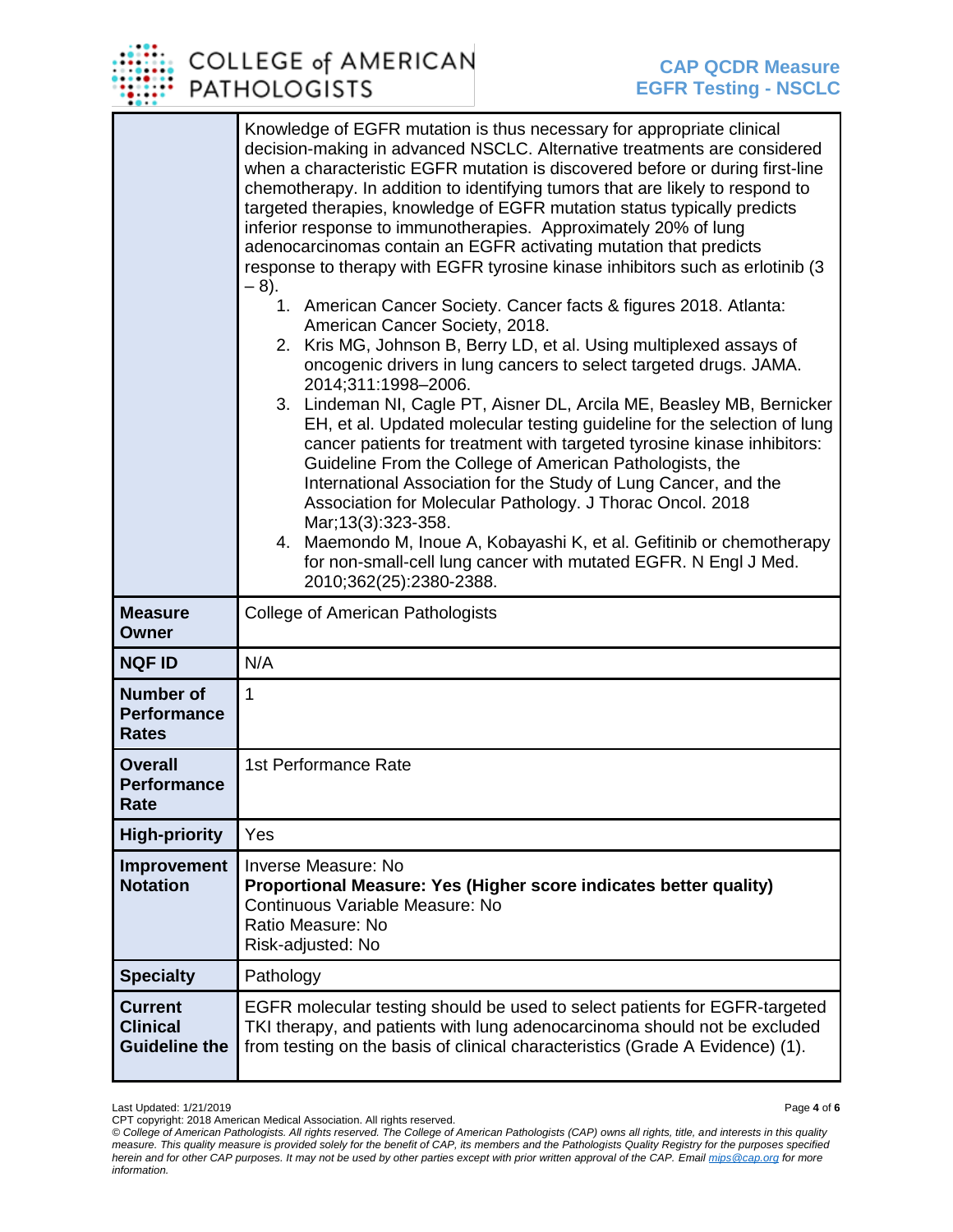

| <b>Measure is</b><br><b>Derived From</b> | EGFR mutation testing should be ordered at the time of diagnosis for patients<br>presenting with advanced-stage disease (stage IV according to the 7th<br>edition TNM staging system) who are suitable for therapy or at time of<br>recurrence or progression in patients who originally presented with lower-<br>stage disease but were not previously tested (Grade A Evidence) (1).                                                                                                                                                                                                                                                                                                                                                                                                                                                                                                                                                                                                                                                                                                                                                                                                                                                                                                                                                                                                                                                                                                   |
|------------------------------------------|------------------------------------------------------------------------------------------------------------------------------------------------------------------------------------------------------------------------------------------------------------------------------------------------------------------------------------------------------------------------------------------------------------------------------------------------------------------------------------------------------------------------------------------------------------------------------------------------------------------------------------------------------------------------------------------------------------------------------------------------------------------------------------------------------------------------------------------------------------------------------------------------------------------------------------------------------------------------------------------------------------------------------------------------------------------------------------------------------------------------------------------------------------------------------------------------------------------------------------------------------------------------------------------------------------------------------------------------------------------------------------------------------------------------------------------------------------------------------------------|
|                                          | Physicians may use molecular biomarker testing in tumors with histologies<br>other than adenocarcinoma when clinical features indicate a higher<br>probability of an oncogenic driver (Expert Consensus Opinion) (2).                                                                                                                                                                                                                                                                                                                                                                                                                                                                                                                                                                                                                                                                                                                                                                                                                                                                                                                                                                                                                                                                                                                                                                                                                                                                    |
|                                          | Testing for ALK gene rearrangements and EGFR gene mutations is<br>recommended in the NSCLC algorithm for patients with nonsquamous<br>NSCLC or NSCLC NOS so that patients with these genetic abnormalities can<br>receive effective treatment with targeted agents (Category 1 evidence) (3).<br>1. Lindeman NI, Cagle PT, Beasley MB, Chitale DA, Dacic S, Giaccone<br>G, et al. Molecular testing guideline for selection of lung cancer<br>patients for EGFR and ALK tyrosine kinase inhibitors: guideline from<br>the College of American Pathologists, International Association for the<br>Study of Lung Cancer, and Association for Molecular Pathology. Arch<br>Pathol Lab Med. 2013 Jun; 137(6): 828-60.<br>2. Lindeman NI, Cagle PT, Aisner DL, Arcila ME, Beasley MB, Bernicker<br>EH, et al. Updated molecular testing guideline for the selection of lung<br>cancer patients for treatment with targeted tyrosine kinase inhibitors:<br>Guideline From the College of American Pathologists, the<br>International Association for the Study of Lung Cancer, and the<br>Association for Molecular Pathology. J Thorac Oncol. 2018<br>Mar; 13(3): 323-358.<br>3. Ettinger DS, Wood DE, Aisner DL, Akerley W, Bauman J, Chang JY,<br>et al. NCCN clinical practice guidelines in oncology: non-small cell<br>lung cancer, version 5.2018. National Comprehensive Cancer<br>Network. Available at<br>https://www.nccn.org/professionals/physician_gls/recently_updated.as<br>px |

Last Updated: 1/21/2019 Page **5** of **6**

CPT copyright: 2018 American Medical Association. All rights reserved. *© College of American Pathologists. All rights reserved. The College of American Pathologists (CAP) owns all rights, title, and interests in this quality measure. This quality measure is provided solely for the benefit of CAP, its members and the Pathologists Quality Registry for the purposes specified herein and for other CAP purposes. It may not be used by other parties except with prior written approval of the CAP. Emai[l mips@cap.org](mailto:mips@cap.org) for more information.*